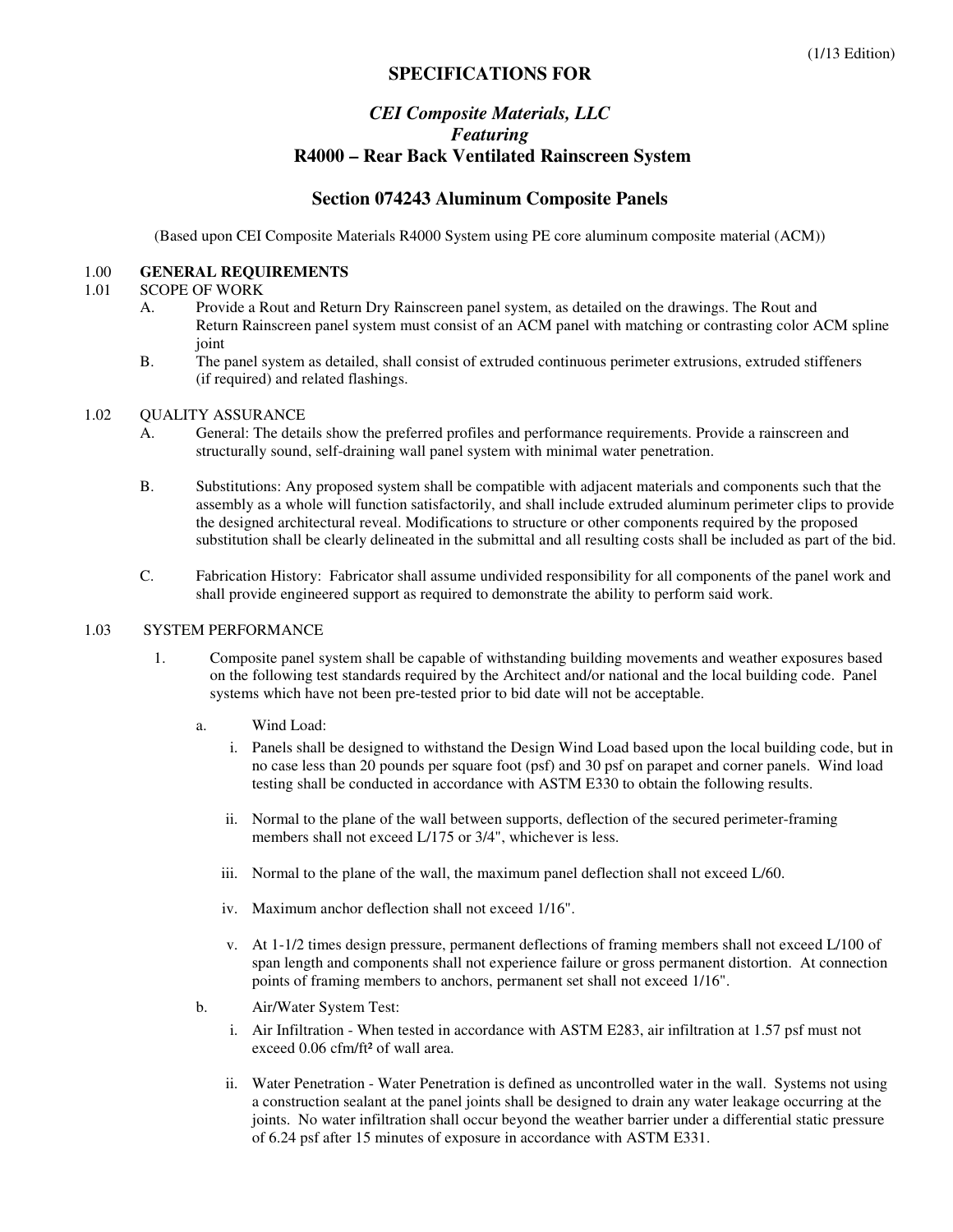- E. Flatness Criteria
	- 1. Maximum 1/4" in 20'-0" on panel in any direction for assembled units. (Non-accumulative)

#### F. General Approval

1. Composite panel fabricator shall have a test report from an accredited laboratory.

#### 1.03.1 TESTS

- A. Bond Integrity tested for resistance to delimitation as follows:
	- 1. Peel strength: (ASTM D1781): 22.5 in-lb/in minimum.
	- 2. Bond Strength (ASTM C297): 1500 psi minimum.
	- 3. No degradation in bond performance after 8 hours of submersion in boiling water and after 21 days of immersion in water at 70 degrees F.

#### B. Fire Performance

- 1. Flame spread (ASTM E84): 25 maximum.
- 2. Smoke developed (ASTM E84): 450 maximum.
- 3. Surface flammability (modified ASTM E108): Pass.
- 4. V-0 Rating: Comply with UL94.

## 1.04 SUBMITTALS

- A. Submittal: Submit pertinent catalog details and calculations, as required.
- B. Samples: Submit 8" x 8" sample of panel system in specified finish, if available, fabricated into units representative of the actual calculations.
- C. Shop Drawings: Submit CAD generated shop drawings showing profiles of panel units, details of forming, joint supports, anchorages, trim, flashings, sealants and accessories. Show details of weatherproofing at edge terminations, show elevations, and layout of entire work.

#### 1.05 PRODUCT HANDLING

A. After acceptance of panels on a given elevation, protection shall be the responsibility of the General Contractor.

## 2.00 **PRODUCTS**

- 2.01 SPECIFIED MANUFACTURER
	- A. General
		- 1. CEI Composite Materials R4000 System ACM wall panel assembly 800 E Duncan Street, Manchester, MI 48158 734.212.3006 or sales@ceicomposites.com
	- B. Description
		- 1. The system shall consist of ACM panels, and a system of custom aluminum extrusions of size and shape indicated on drawing as specified herein. The panel shall utilize a continuous aluminum extrusion at this panel perimeter, fastened to the return leg with countersunk aluminum rivets. It shall also incorporate a series of custom extrusion clips which interlock with the perimeter extrusion for the purpose of anchoring the panel to the structural framing members.
	- C. Aluminum Composite Material (ACM)
		- 1. Composite: Two sheets of aluminum sandwiching a core of extruded thermoplastic, formed in a continuous process with no glues or adhesives between dissimilar materials. Total composite thickness is 4mm.
		- 2. Face Sheets: 0.020" thick aluminum (alloy to be 3003 for coil-coated sheet or 5005 for anodized).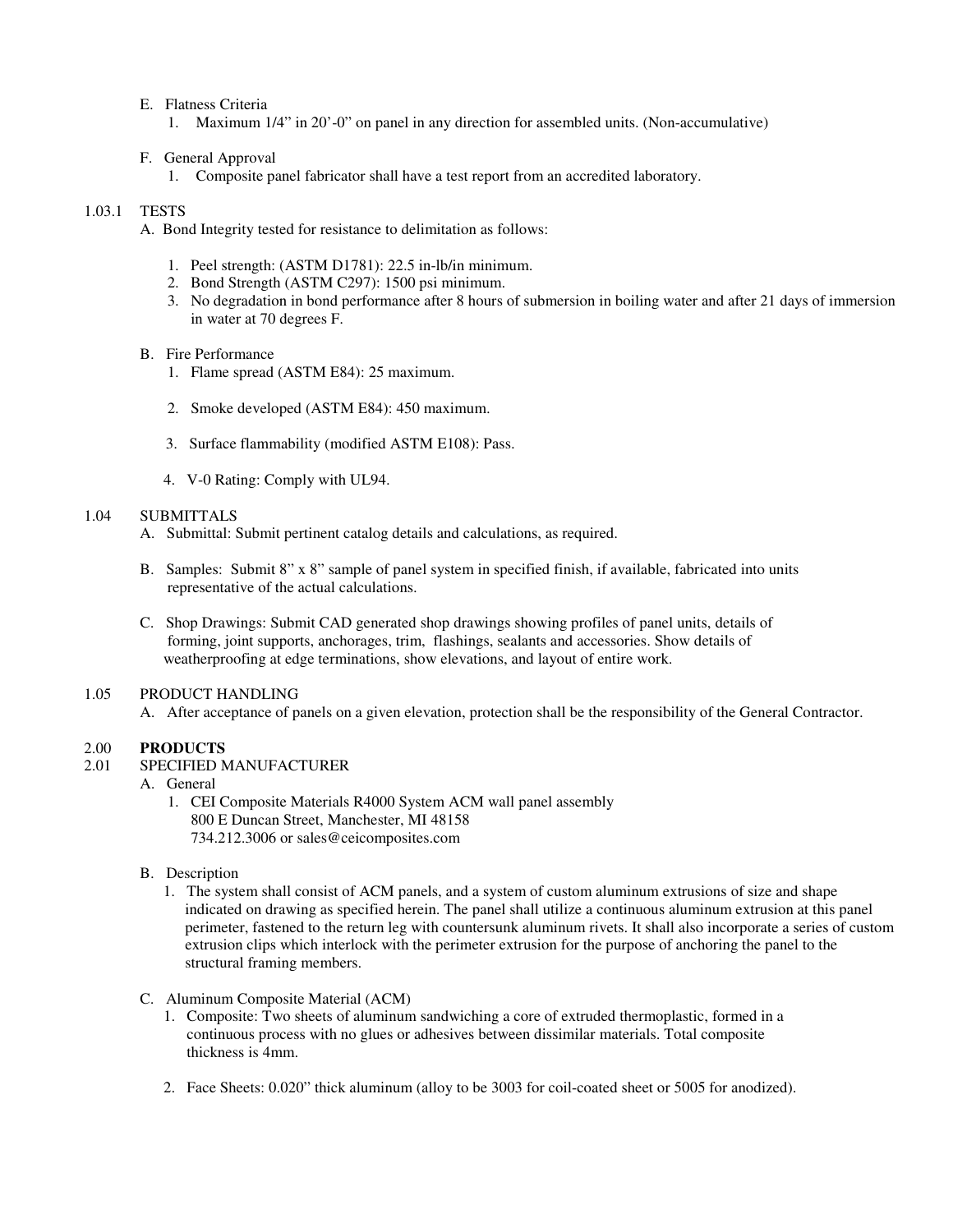- 3. Finish: Exterior surfaces shall be coil coated with FEVE or PVDF based resin which meets or exceeds AAMA 2605-02 testing for durability. In particular, the coating must have successfully passed the following or equal tests:
	- a) Humidity Resistance
		- I. Test Method: ASTM D-2247
			- a). No formation of blisters when subjected to condensing water fog at 100% relative humidity and 100 degree Fahrenheit for 3000 hours.
			- b). Salt Spray Resistance
				- I. Test Method: ASTM B-117; expose coating system to 3000 hours, using 5% NaCl solution.
					- i. Corrosion creepage from scribe line: 1/8" max. (1.6mm).
					- ii. Minimum blister rating of 8 within the test specimen field.
			- c). Weather Exposure
				- I. Outdoor
					- i. Ten year exposure at 45 degree angle facing south Florida exposure.
					- ii. Maximum color change of 5 Delta E units as calculated in accordance with ASTM D-2244.
					- iii. Maximum chalk rating of 8 in accordance with ASTM D-659.
					- iv. No checking, crazing, adhesion loss.
- 4. Color
	- a). The Manufacturers Standard color as selected by architect.
- 5. Core
	- a). Thermoplastics
- D. Panel System
	- 1. Perimeter Edge Trim: Continuous aluminum extrusions which integrate to the sub-system clips as detailed on drawings, so as to provide the following essential features:
		- a). Rout and return of the ACM on all perimeters.
		- b). Return leg of ACM shall be supported by extrusions on all four sides.
		- c). Maximum overall system thickness can vary as required by design. Absolute minimum is 1-11/16"
		- d). The ACM panel shall be held in place by a minimum #12 fasteners at a maximum of 16" on center.
		- e). Extrusions shall be mill finish.
	- 2. Stiffeners (if required)

 a). Aluminum sections bonded to rear face of ACM of sufficient size and strength to maintain flatness of the panel within the specified tolerance. Stiffeners shall have a mill finish.

- 3. Reveals at Panel
	- a). Joints shall be 1/2" or 3/4" wide, nominal.
	- b). Joints will be recessed approximately 1", normal.
	- c). ACM spline joint shall be the same color as the panels or an accent color if noted as such on the plans.
- E. Flashings
	- 1. Fabricate flashing from aluminum sheet in matching color; where exposed to view finish to match adjacent panels. Provide lap strip under flashing at abutted conditions; with lapped surfaces sealed with a full-bed of non-hardening sealant.
- F. Air/Moisture Barrier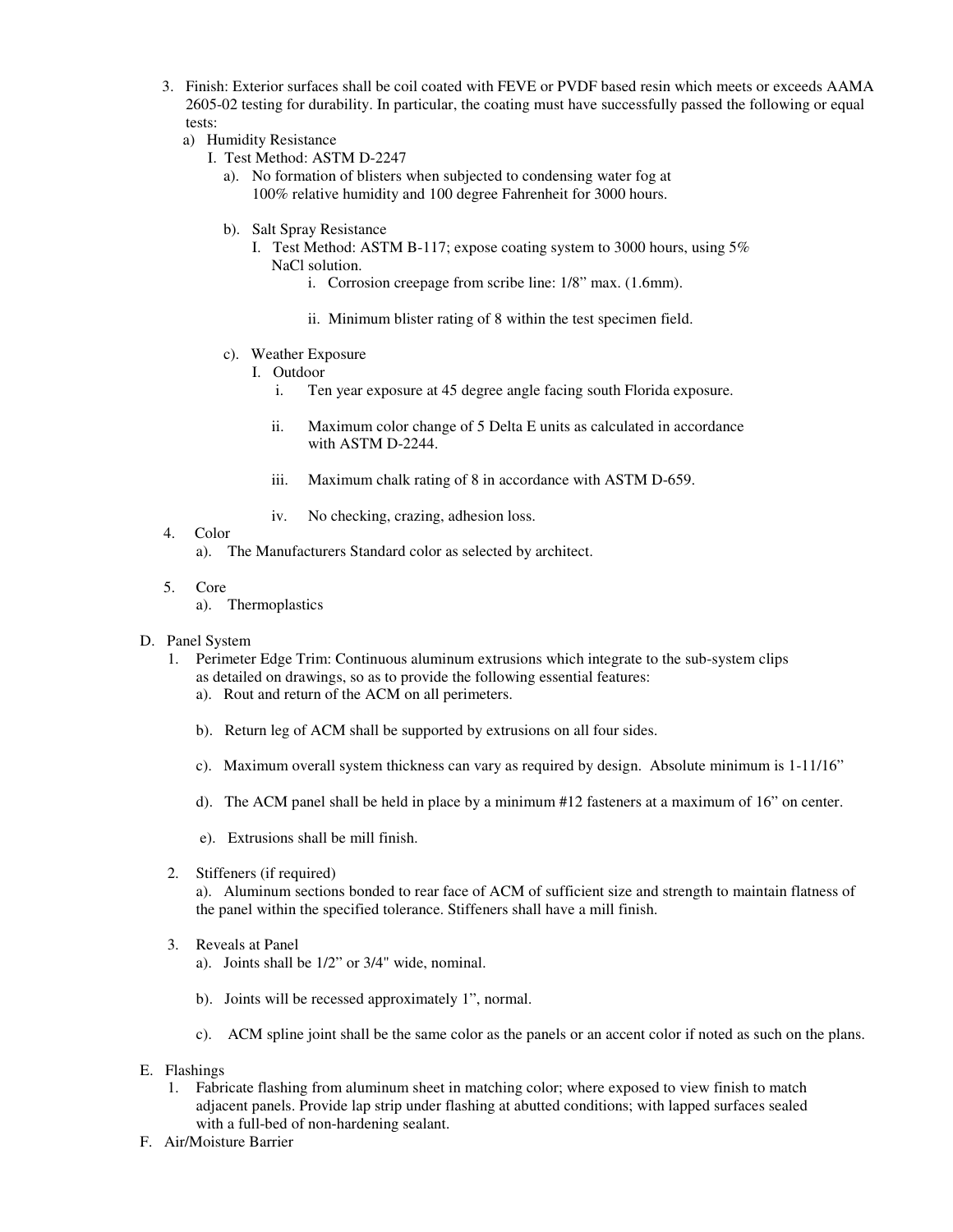- 1. Install the wall panel system over an air/moisture barrier appropriate for the application behind a rainscreen cladding system specified elsewhere.
- 2. Treat syetem penetrations through the air/moisture barrier according to the barrier manufacturers recommendations.
- 3. Provide tape, flashing, or other products which are approved by the barrier manufacturer as required to properly drain the wall panel system.

## 2.02 FABRICATION

- A. Fabricate panel units to dimensions indicated on the drawings based on an assumed design temperature of 70 degrees F.
- B. Fabricate panels in sizes shown using composite aluminum panel material and perimeter extrusion so that the panel thickness at the joinery is as required by design. Completed panel shall be properly fabricated and designed so that no restraints can be placed on the panel, which might result in compressive skin stresses. The installation detailing shall be such that the installed panels shall remain flat due to temperature changes. Oil canning of panel surface is not acceptable.
- C. Shop fabricate units ready for erection. If not shop assembled, pre-fabricate components at the shop as required for proper and expeditious field assembly
- D. Design, fabricate, assemble, and erect wall panel units.
- E. Where drawings indicate, factory curve panels to required radius. Special considerations for design required Contact CEI Composite Materials Design Department.
- F. If required, provide stiffeners adhered to rear face of panels and mechanically fastened to perimeter extrusion members, with spacing as required by specific job wind loading.

## 3.00 **EXECUTION**

# 3.01 DELIVERY AND STORAGE

- A. Delivery: Deliver fabricated units and component parts identified per erection drawings.
- B. Protection of Surfaces: Protect surfaces from damage during shipping and erection. Inspect work for damage upon delivery - no damaged work permitted on job site.
- C. Storage: Coordinate with General Contractor for storage space.
- D. Panel Penetrations: All panel penetrations shall be field cut by the trade involved or coordinated with the panel installers at time of installation.

## 3.02 INSPECTION

- A. Examine supporting structure and conditions under which the work is to be erected, and notify the Contractor in writing of conditions detrimental to proper and timely completion of the work. Do not proceed with erection until unsatisfactory conditions have been corrected.
- B. Verify weather barrier membrane has been installed properly over sheathing substrate to prevent air infiltration or water penetration.

## 3.03 INSTALLATION - ERECTION

## A. General

- 1. Do not install component parts, which are observed to be defective, including warped, bowed, dented, abraded and/or broken members.
- 2. Do not cut, trim weld, or braze component parts during erection, in a manner which would damage finish, decrease strength, or result in a visual imperfection or a failure in performance of wall panels. Return component parts which require alteration to shop for re-fabrication, if possible, or for replacement by new parts.
- 3. Metal Separation: Apply a coat of bituminous paint, concealed, on one or both surfaces wherever